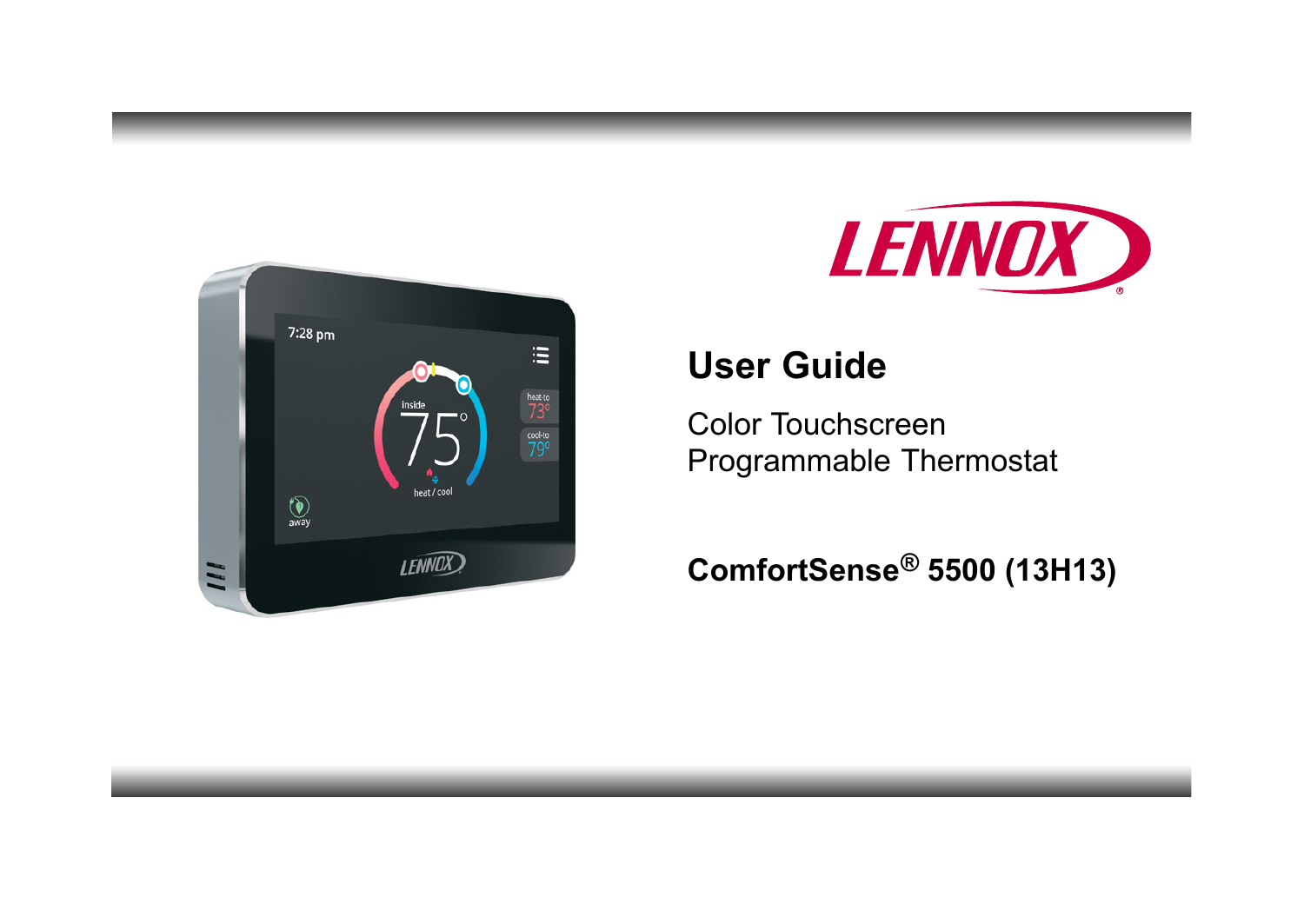# <span id="page-1-0"></span>**TABLE OF CONTENTS**

#### **Features**

The ComfortSense® 5500 Series thermostat is an electronic 7-day, single-stage, programmable, touchscreen thermostat. Features are:

- $\bullet$  Large, clear color display that shows the current and set temperatures and time.
- $\bullet$ Ergonomic design.
- $\bullet$  Smooth Setback Recovery starts system early to achieve setpoint at start of program period.
	- Compressor short-cycle protection (5 minutes).
	- Real-time clock keeps time during power failures and automatically adjusts for daylight savings time and leap year.
	- Program Hold options allow user to override the program schedule as desired by time and date.
	- Select individual days or groups of days to set programming.
	- Programmable fan offers increased performance when combined with whole home indoor air quality products.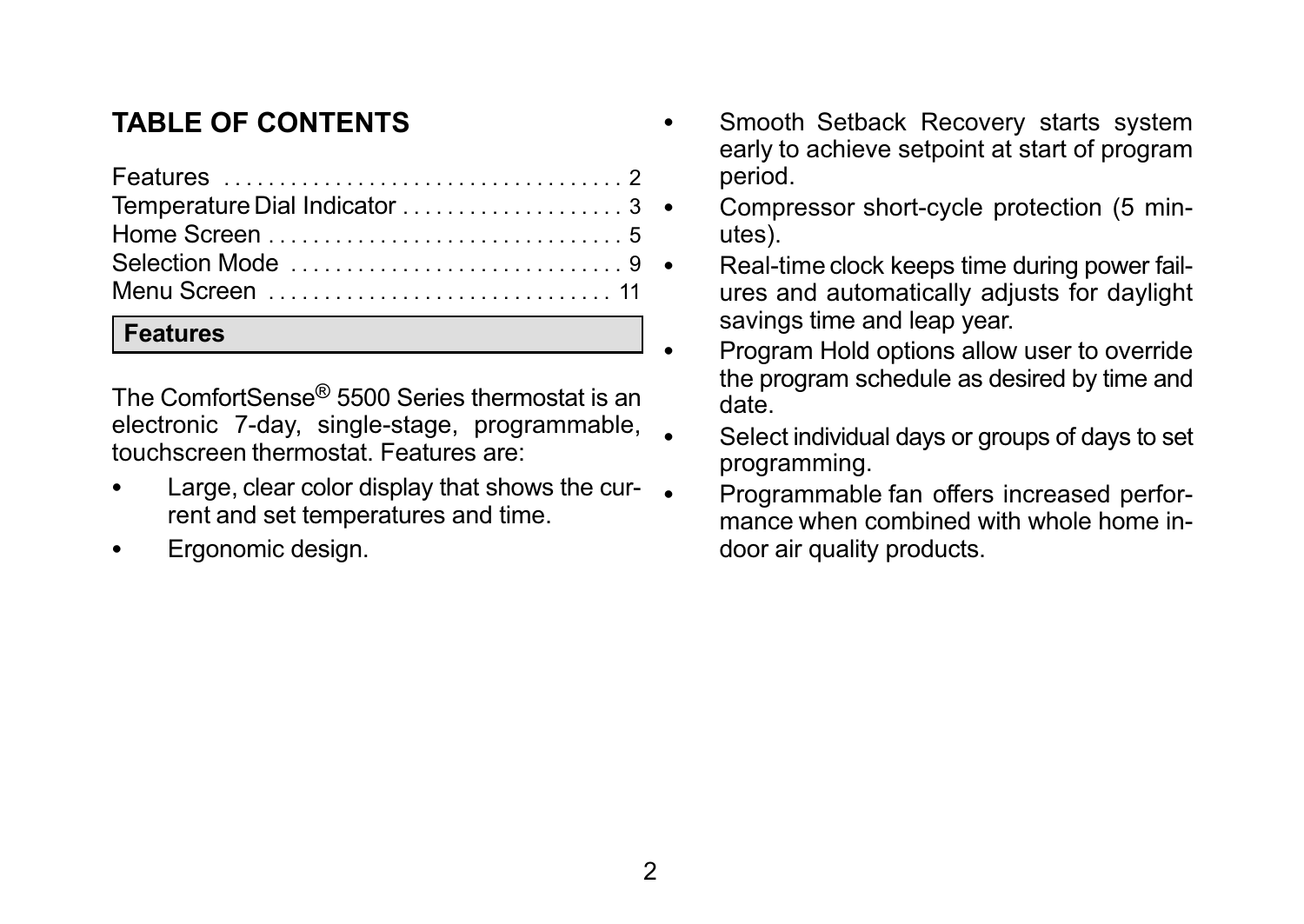### <span id="page-2-0"></span>**Temperature Dial Indicator**



**Figure 1. Temperature Dial Feature**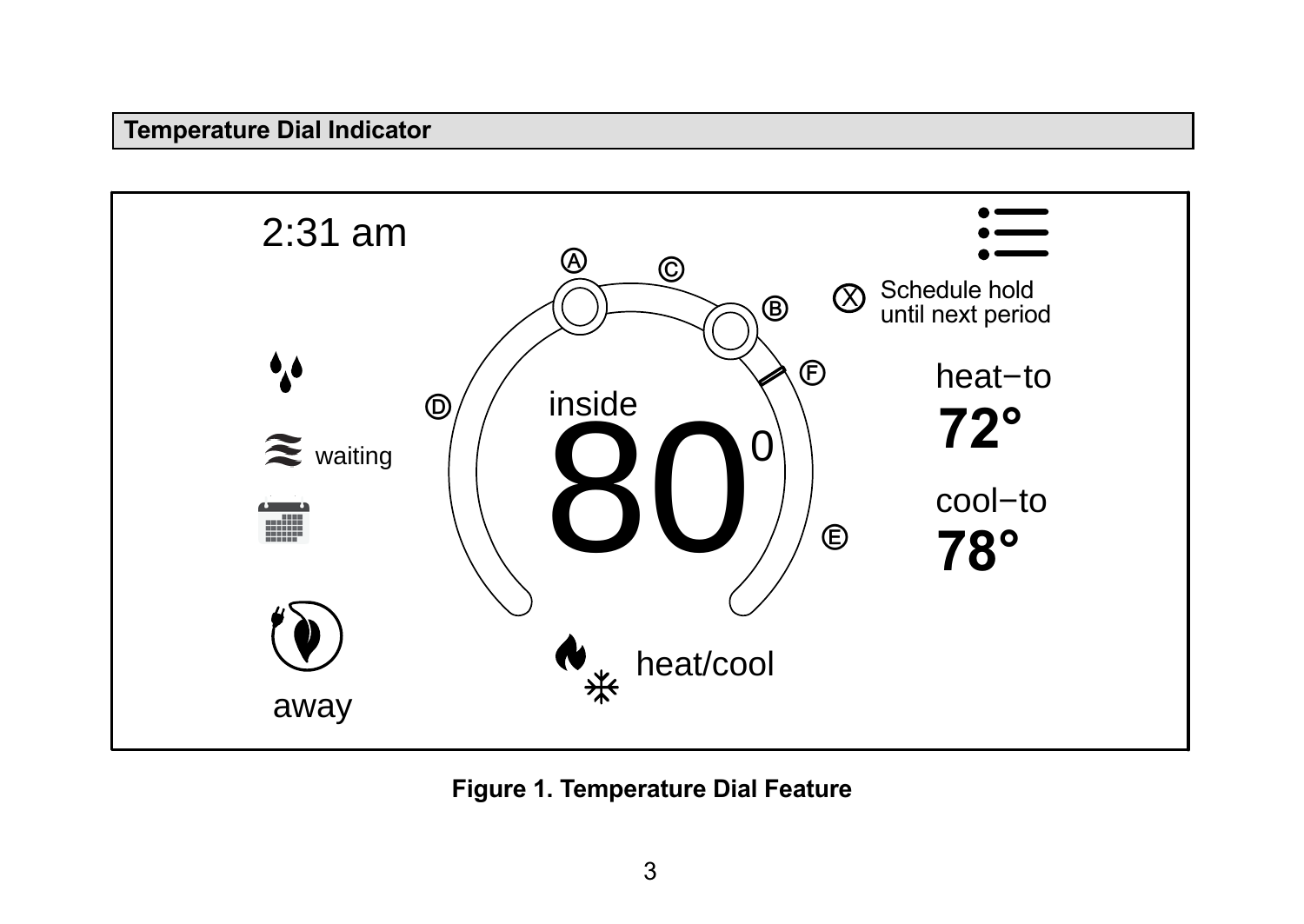- **A.** This is the maximum **heat position indicator** on the dial. This object will be red in color.
- **B.** This is the maximum **cool position indicator** on the Dial. This object will be blue in color.
- **C.** This is the location area where no system demand is active. In figure [1,](#page-2-0) the example would be any temperature between 73°F and 77°F.
- **D.** When there is an active call for heating, this area of the dial will fade back and forth from white to red.
- **E.** When there is an active call for cooling, this area of the dial will fade back and forth from white to blue.
- **F.** The yellow line indicates the actual room temperature on the temperature dial indicator.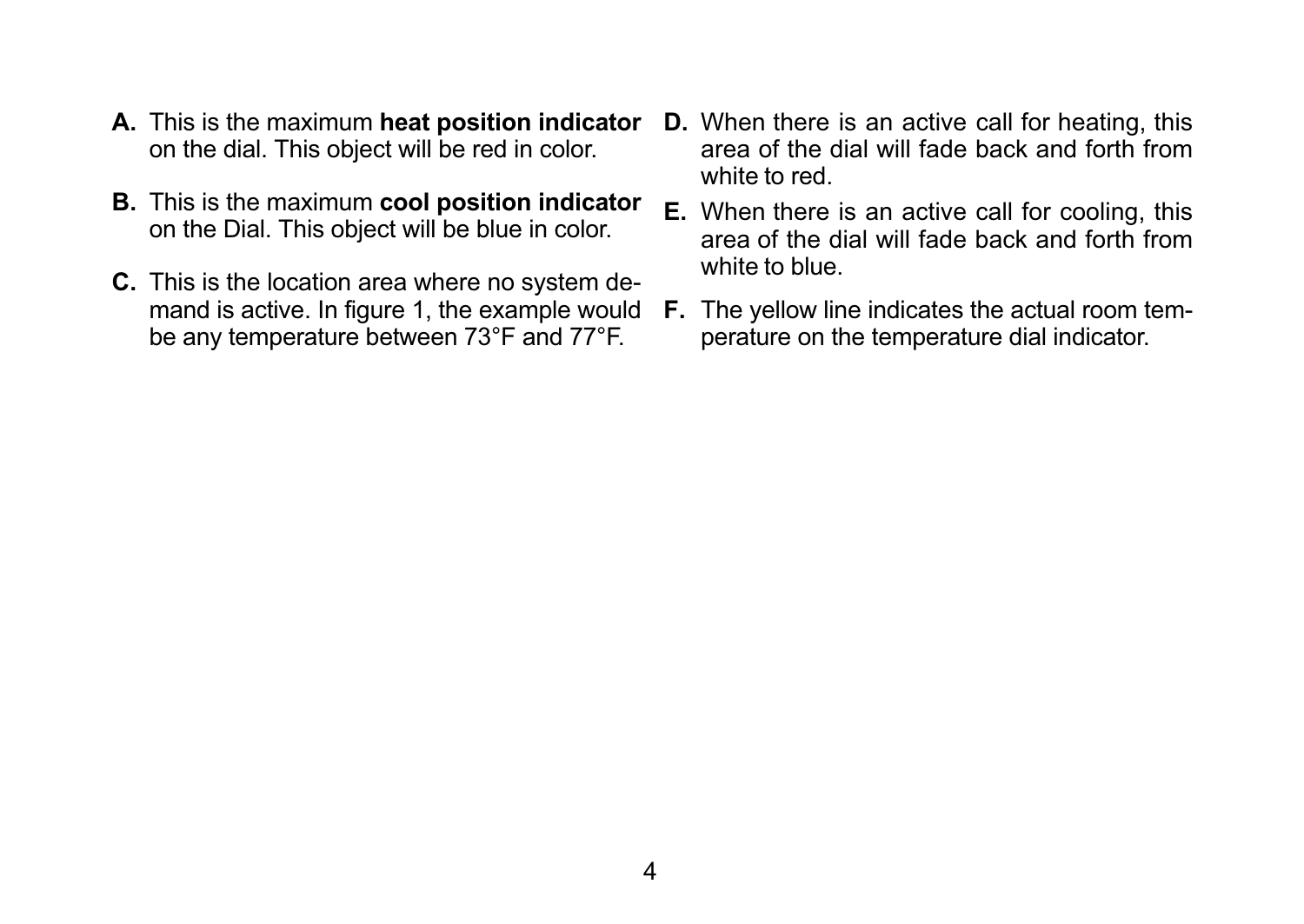#### <span id="page-4-0"></span>**Home Screen**



**Figure 2. Home Screen**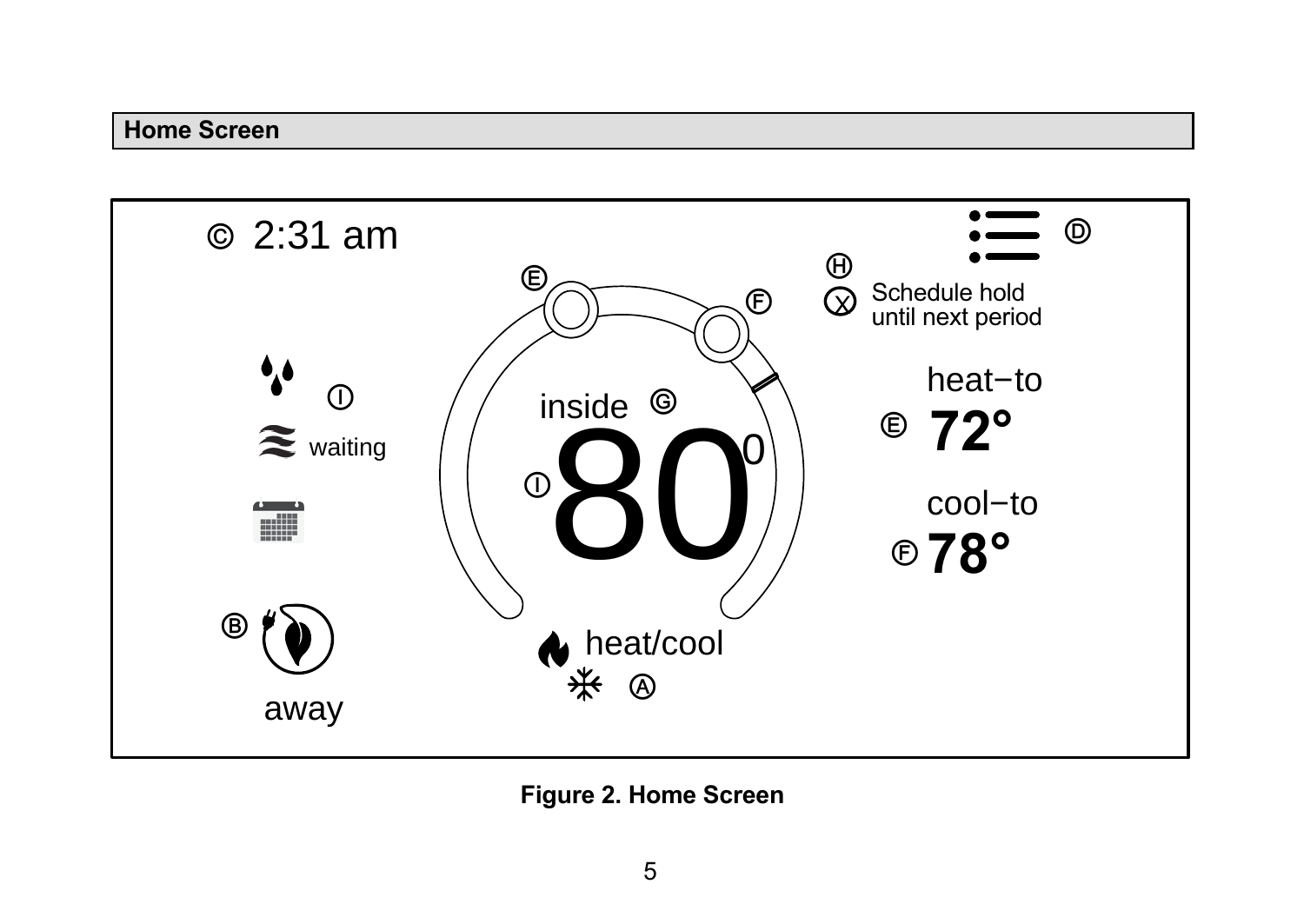<span id="page-5-0"></span>Press the screen anywhere - the first press turns on the backlight.

**A. OPERATING MODE** - press to access the screen that will list available modes. Selectable modes are heat/cool, heat only, cool only, off, schedule 1, schedule 2, and schedule 3. In addition fan operation can be set to on, auto or circulate.



Heat and Cool (Auto-changeover)

Heat Only



Cool Only



off

Following a schedule

System if off

**B. AWAY** - Selecting AWAY will allow the user to set the heating and/or cooling mode temperatures when away from home.

Press **cancel** to exit this screen and return to the home screen and normal system operations.



- **C.** Displays current time.
- **D. Menu**  This will allow access to **notifications**, **performance report**, **schedules** and **settings**.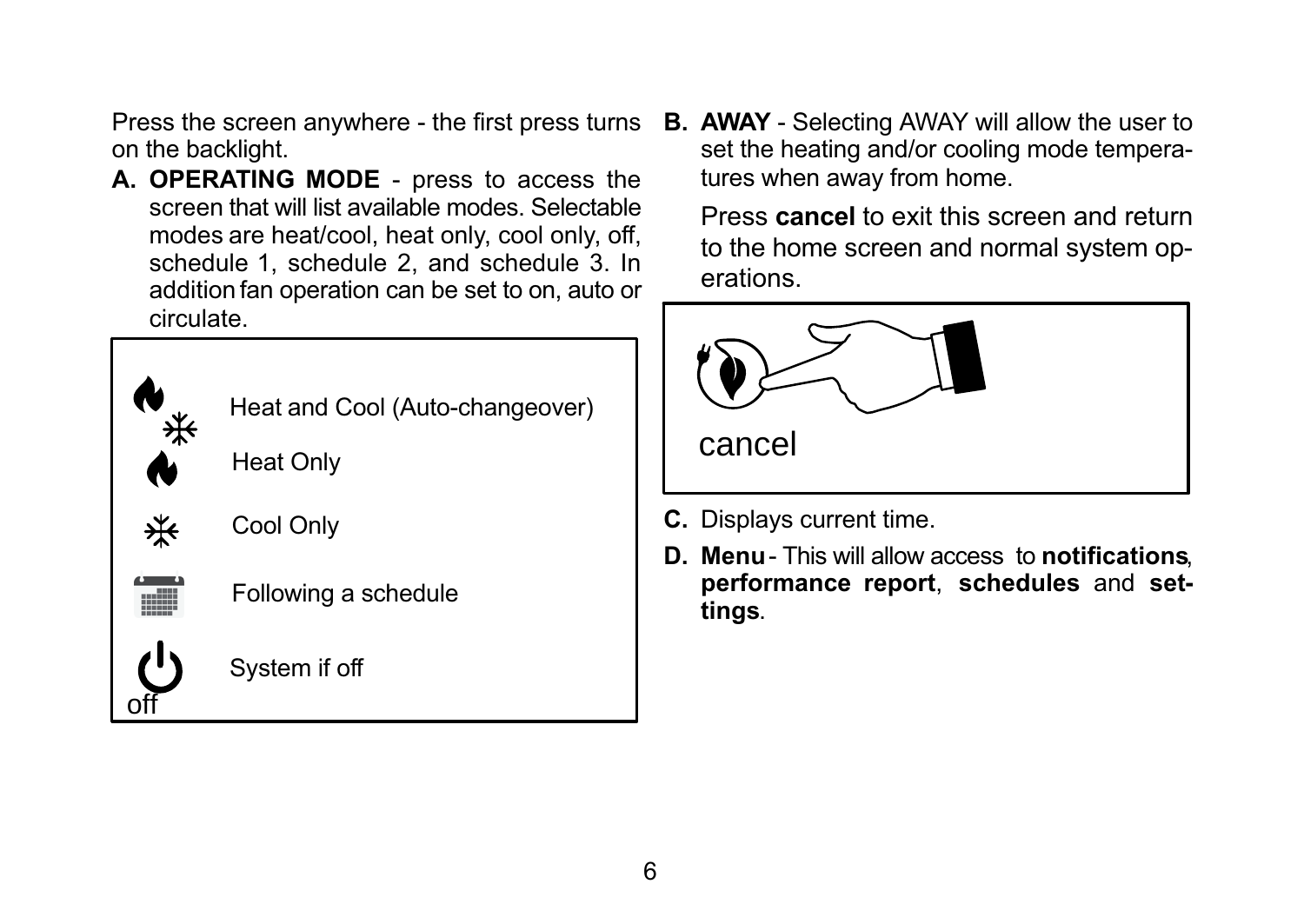- <span id="page-6-0"></span>**E.** This allows you to set the **heat-to** (if enabled) temperature. Selecting the **heat-to** or temperature dial position indicator will take you to the temperature setting detail screen. The temperature dial will change from white to red when heating is active.
- **F.** This allows you to set the **cool-to** (if enabled) temperature. Selecting **the cool-to** or temperature **dial position indicator** will take you to the temperature setting detail screen. The dial will change from white to blue when cooling is active.
- **G.** Displays the current indoor temperature.
- **H.** Indicates the schedule is on hold until the next time period or permanent.
	- 1. Place the schedule on hold by pressing on either the **heat-to** or **cool-to** location on the screen. If an adjustment is required for the temperature setting, this can be done now.
- 2. After approximately three seconds the screen will display the override setting options.
- 3. From the override setting screen, the options are **1 hour**, **2 hour** or **Permanent**. Make selection and then press **set**.
- 4. For the 1 or 2 hour setting the home screen will indicate **schedule hold until** *time indicated*(i.e., 11:57 pm). To exit schedule hold, press  $\otimes$ .
- 5. For the permanent setting the screen will indicate **schedule hold permanently**. To exit schedule hold, press  $\bar{\infty}$ .
- **System Status Icons Equipment operation** information appears along the left side of the home screen. The displayed icons will indicate heating demand, cooling compressor delay, cooling demand or transitioning to next schedule setting (see table [1](#page-7-0)).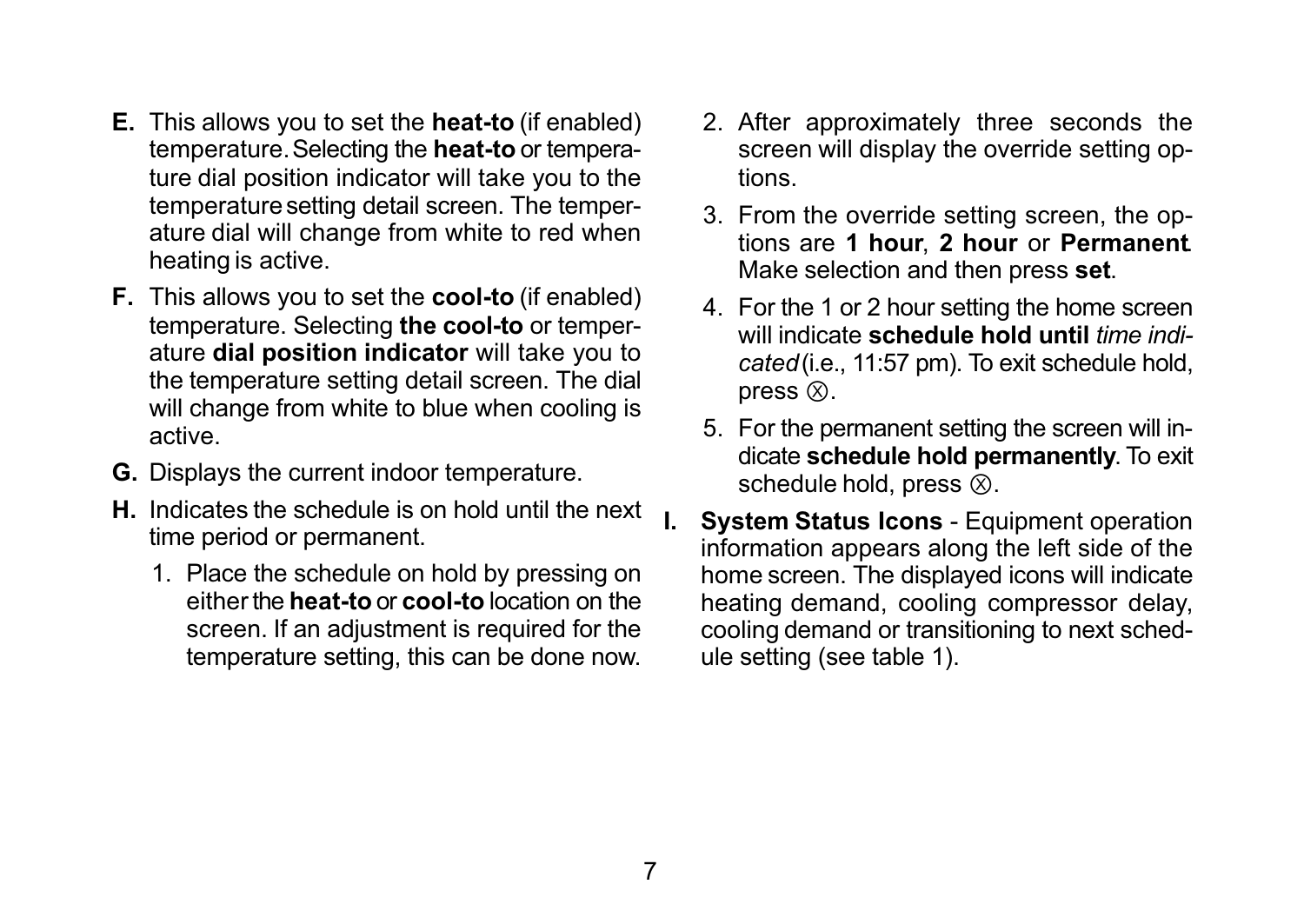<span id="page-7-0"></span>

| $\widetilde{\approx}$ | Red flames indicates the system is heating.                                                                                                                                |
|-----------------------|----------------------------------------------------------------------------------------------------------------------------------------------------------------------------|
| waiting               | Snow flake indicates the next mode of operation will be cooling. Waiting indi-<br>cates there is a compressor delay which is by default 5 minutes and not ad-<br>justable. |
| $\widetilde{\approx}$ | Blue flames indicates the system is cooling.                                                                                                                               |
|                       | Transitioning to next schedule setting.                                                                                                                                    |

## **Table 1. System Status Icons**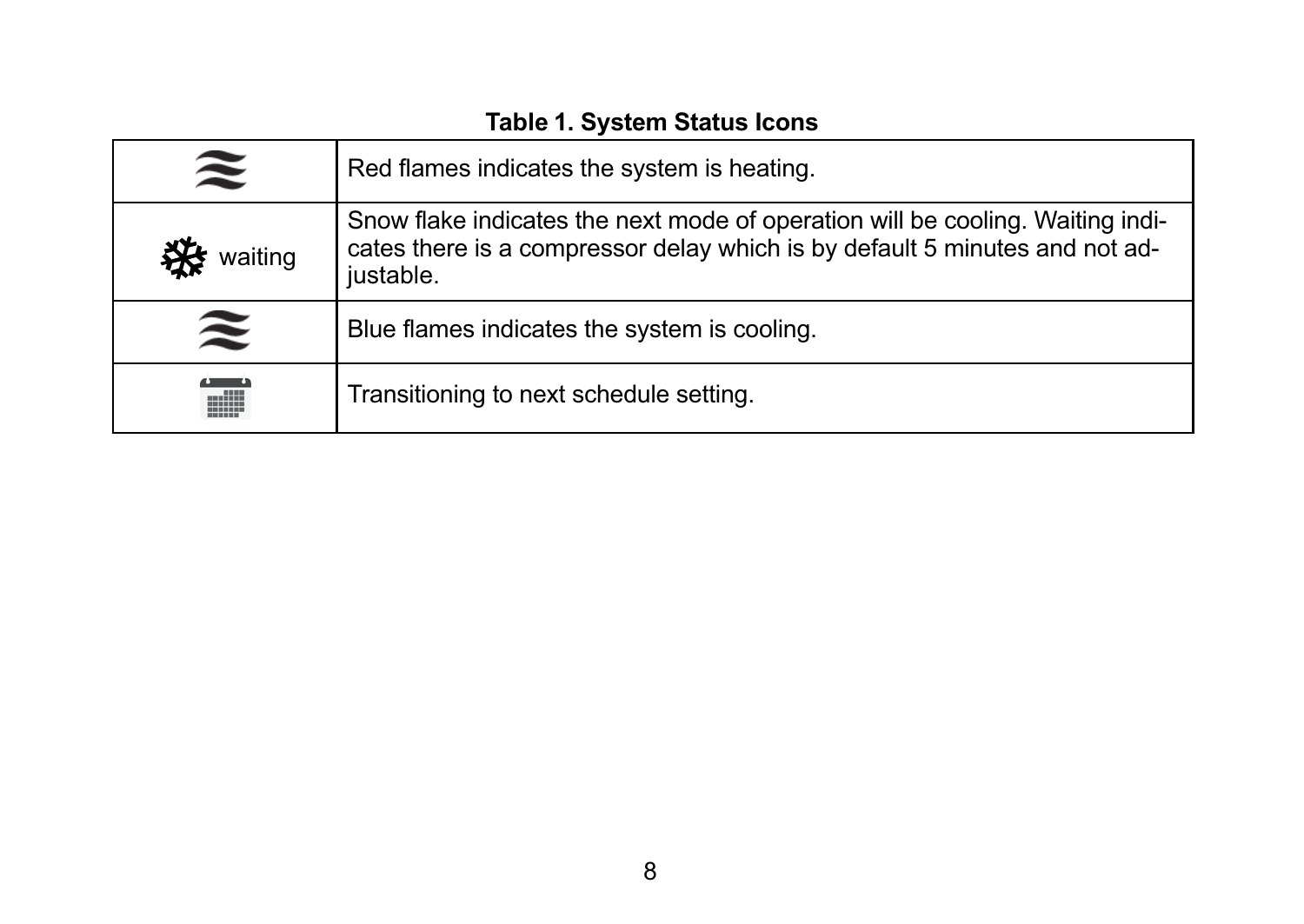### <span id="page-8-0"></span>**Selection Mode**

Press anywhere in the area indicated below to select how the system will operate.



**Figure 3. Home Screen (Accessing Mode Screen)**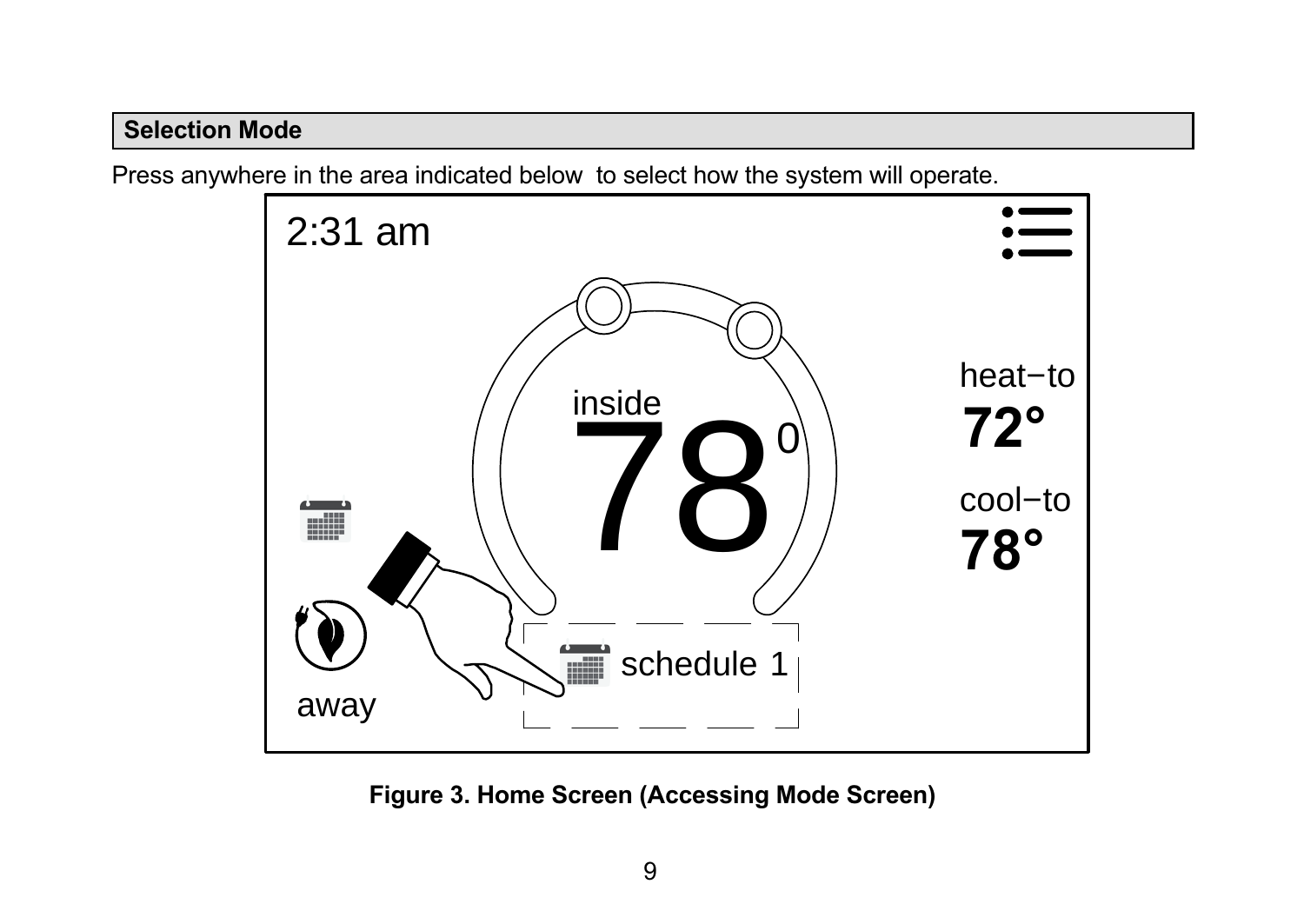#### <span id="page-9-0"></span>**OPERATING MODES**

- 1. **HEAT/COOL** allows the thermostat to switch between heating and cooling automatically.
- 2. **HEAT ONLY** allows only heating demand.
- 3. **COOL ONLY** allows only cooling demand.
- 4. **OFF** indicates system has been turned off.
- 5. **SCHEDULES** (**up to three can be set**), **FAN-ON**, **AUTO** and **CIRCULATE** (see *Edit Schedules* on page [13](#page-12-0) for customizing schedules).
- 6. **ON**, **AUTO** and **CIRCULATE** Select by pressing the desired fan operation ON, AU-TO and CIRCULATE. When selected a green check mark will be indicated.

If FAN mode AUTO, ON or CIRCULATE was selected during scheduling for the current period, the thermostat will indicate the current fan mode in the information display (FAN ON or FAN CIRC).

In the CIRCULATE mode, the user can cycle the fan for a programmed period time of active time per hour during periods of equipment inactivity (i.e., heating or cooling equipment not running).

#### **Table 2. Fan Operation**

|   | on             | Fan is NOT following the<br>schedule and runs contin-<br>uously until it is changed<br>from the select mode.                                  |
|---|----------------|-----------------------------------------------------------------------------------------------------------------------------------------------|
|   | auto           | Fan will follow the fan set-<br>ting in the selected sched-<br>ule.                                                                           |
| Ж | circu-<br>late | Fan is following schedule<br>and cycles during periods<br>of equipment inactivity.<br>Circulate off time is<br>dependent on user<br>settings. |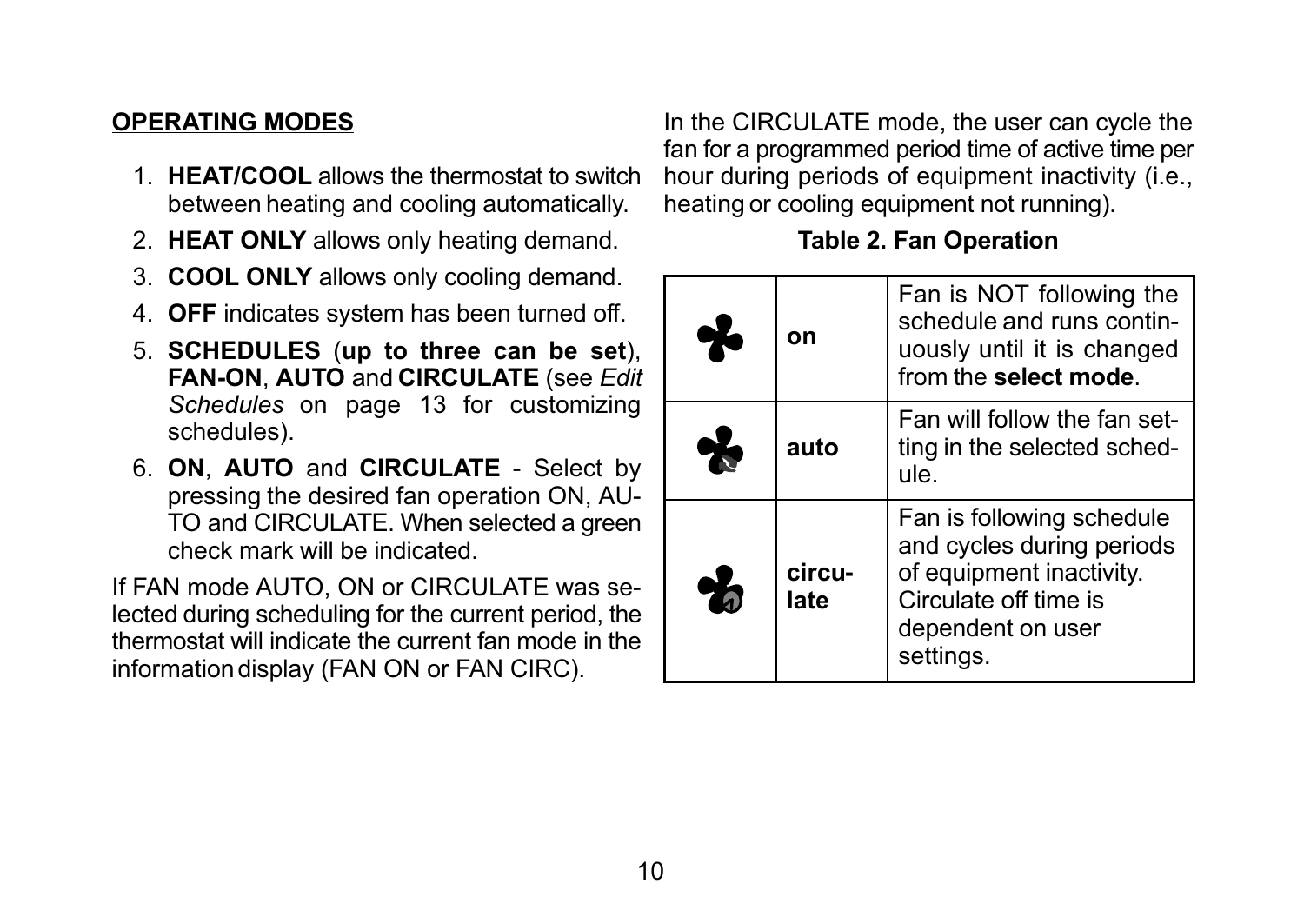#### <span id="page-10-0"></span>**Menu**



**Figure 4. User Menu Screen**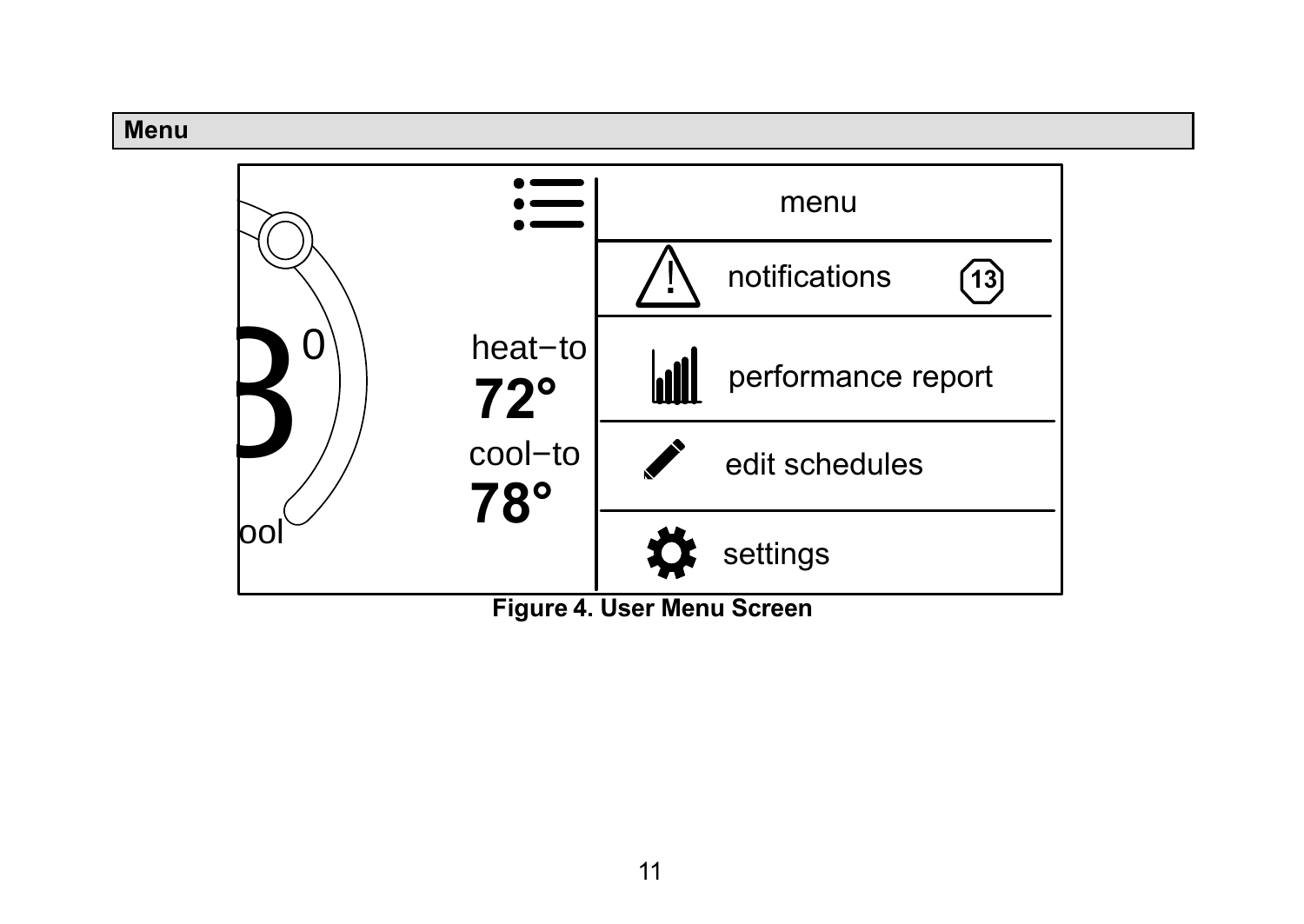## <span id="page-11-0"></span>**NOTIFICATIONS**

When a system error or reminder occurs, a pop-up screen will appear indicating the condition. -

**Error code notification pop-up can be dismiss** by pressing the back button. Contact the dealer to resolve the issue.

Any active history for notifications (critical errors or reminders will be listed under settings > notification.

If critical errors occur, they will also be displayed under **notifications** as illustrated in figure 5. Press the contractor info option for assistance.

 $\bullet$  For notification, press either clear or set a future reminder.

|          |  | notifications               |               |  |
|----------|--|-----------------------------|---------------|--|
| critical |  |                             |               |  |
|          |  | high temperature protection | 05/22 12:23pm |  |
|          |  | error code: 0004            | dealer info   |  |
|          |  |                             |               |  |
|          |  |                             |               |  |

**Figure 5. Notifications - Critical**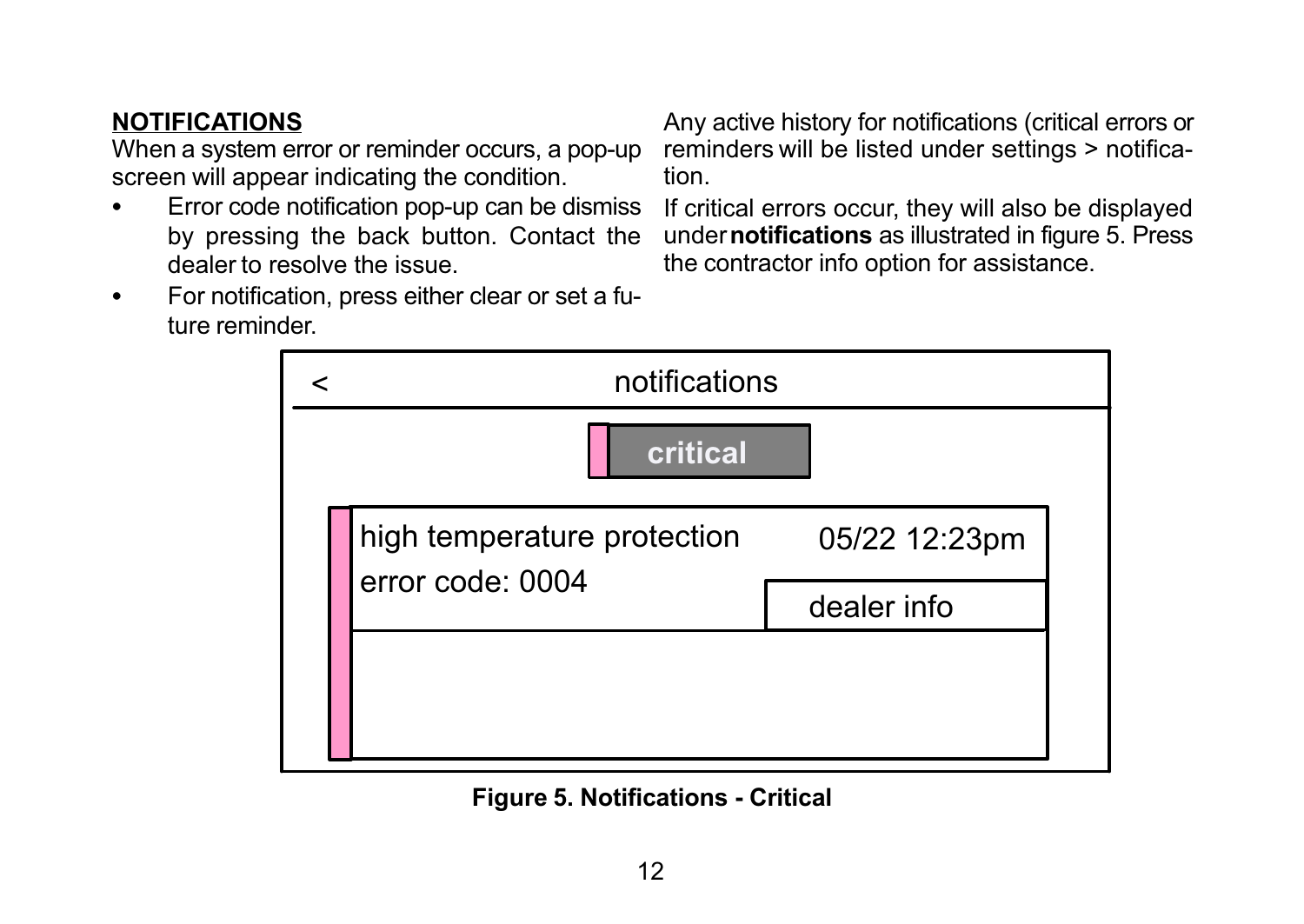#### <span id="page-12-0"></span>**PERFORMANCE REPORT**

This will display the total number of hours each month that the system has been running. Example would be for mar (March) 23H or 23 hours. To return to the menu screen, press the house icon in the upper left-hand corner of the screen.

#### **EDIT SCHEDULES**

*NOTE: See Selection Mode on page [9](#page-8-0) to run a specific schedule.*

From the HOME screen press the **MENU** and press **edit schedules** option.

The edit schedules screen will allow section of up too three separate schedules. On the edit schedules screen, each schedule can be renamed and edited. See Figure [7](#page-13-0) for editing schedules.

*NOTE: If a fan mode is selected under the select mode screen, it will over-ride any fan setting in individual schedules.*

|            | edit schedules |  |
|------------|----------------|--|
| schedule 1 |                |  |
| schedule 2 |                |  |
| schedule 3 |                |  |
|            | add schedule   |  |

#### **Figure 6. Edit Schedules Screen**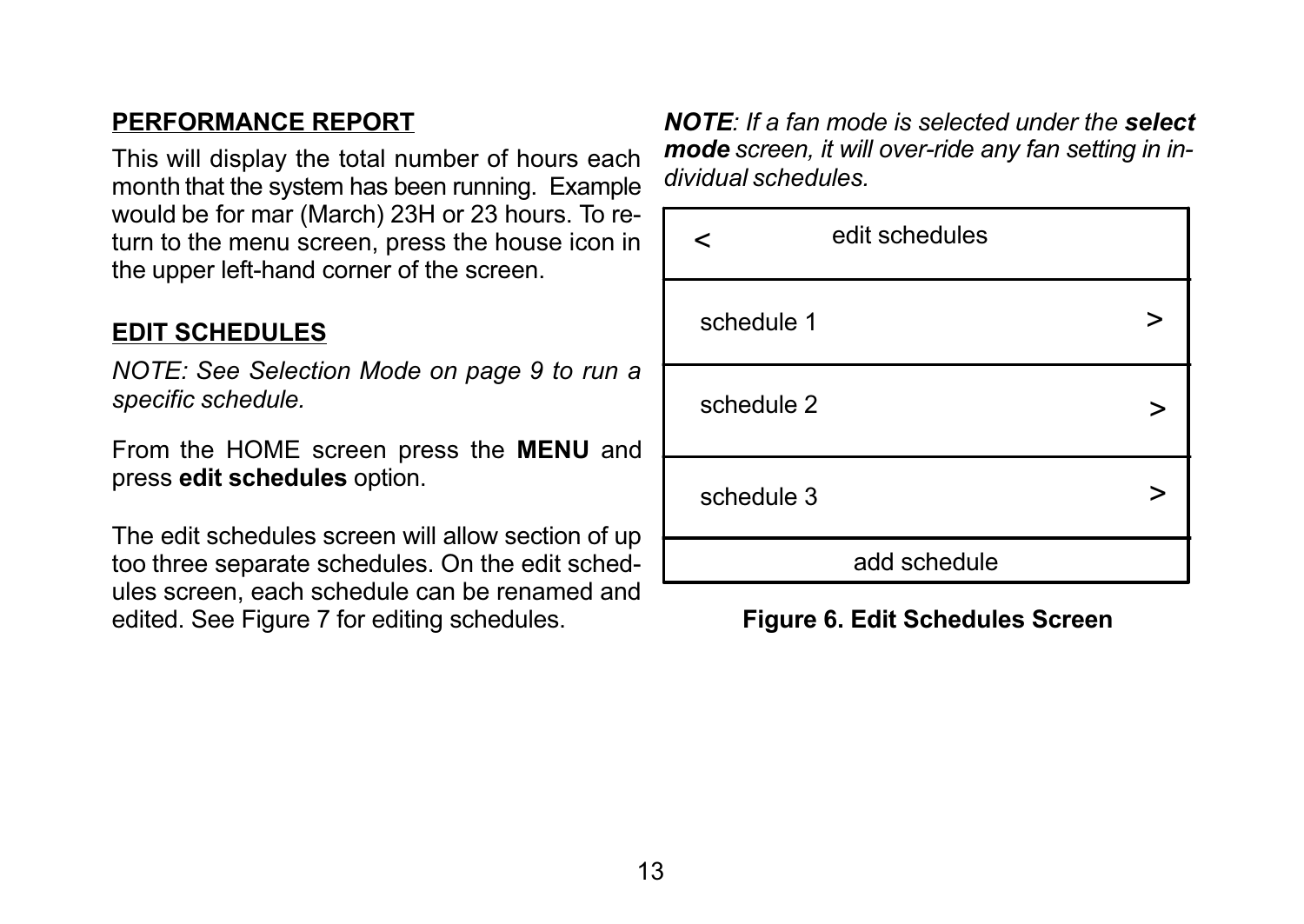<span id="page-13-0"></span>

**Figure 7. Renaming and Editing Schedules**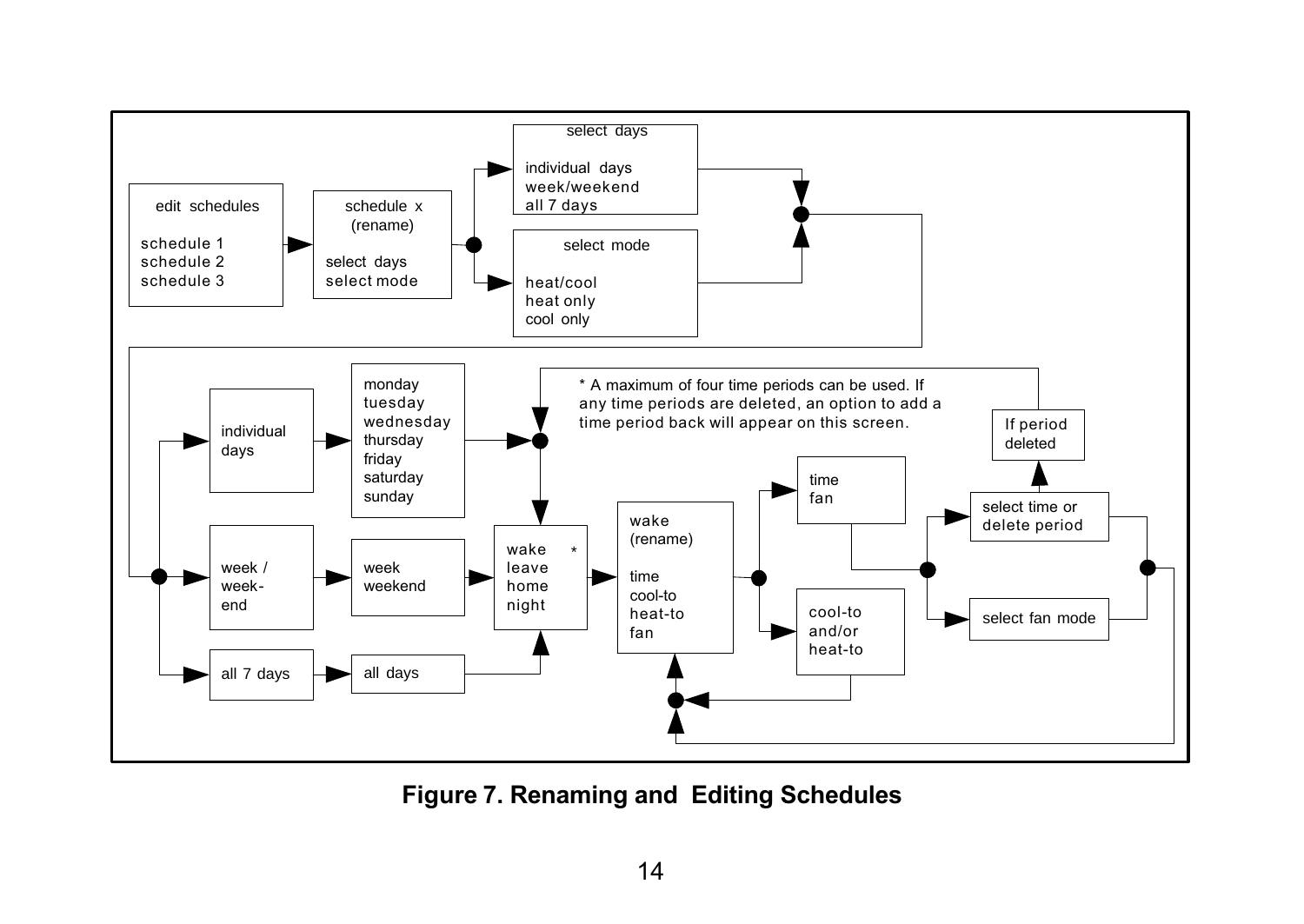## <span id="page-14-0"></span>**SETTINGS (USER)**

# **Table 3. User Settings (Fan)**

| < | user settings |  |
|---|---------------|--|
|   | fan           |  |
|   | heat/cool     |  |
|   | reminders     |  |
| Ж | general       |  |
|   | display       |  |

**Figure 8. User Settings Options**

| <b>Setting</b><br><b>Selection</b> | <b>Function</b>           | <b>Description</b>                          |
|------------------------------------|---------------------------|---------------------------------------------|
| fan                                | on, auto and<br>circulate | See table 2 for<br>detail descrip-<br>tion. |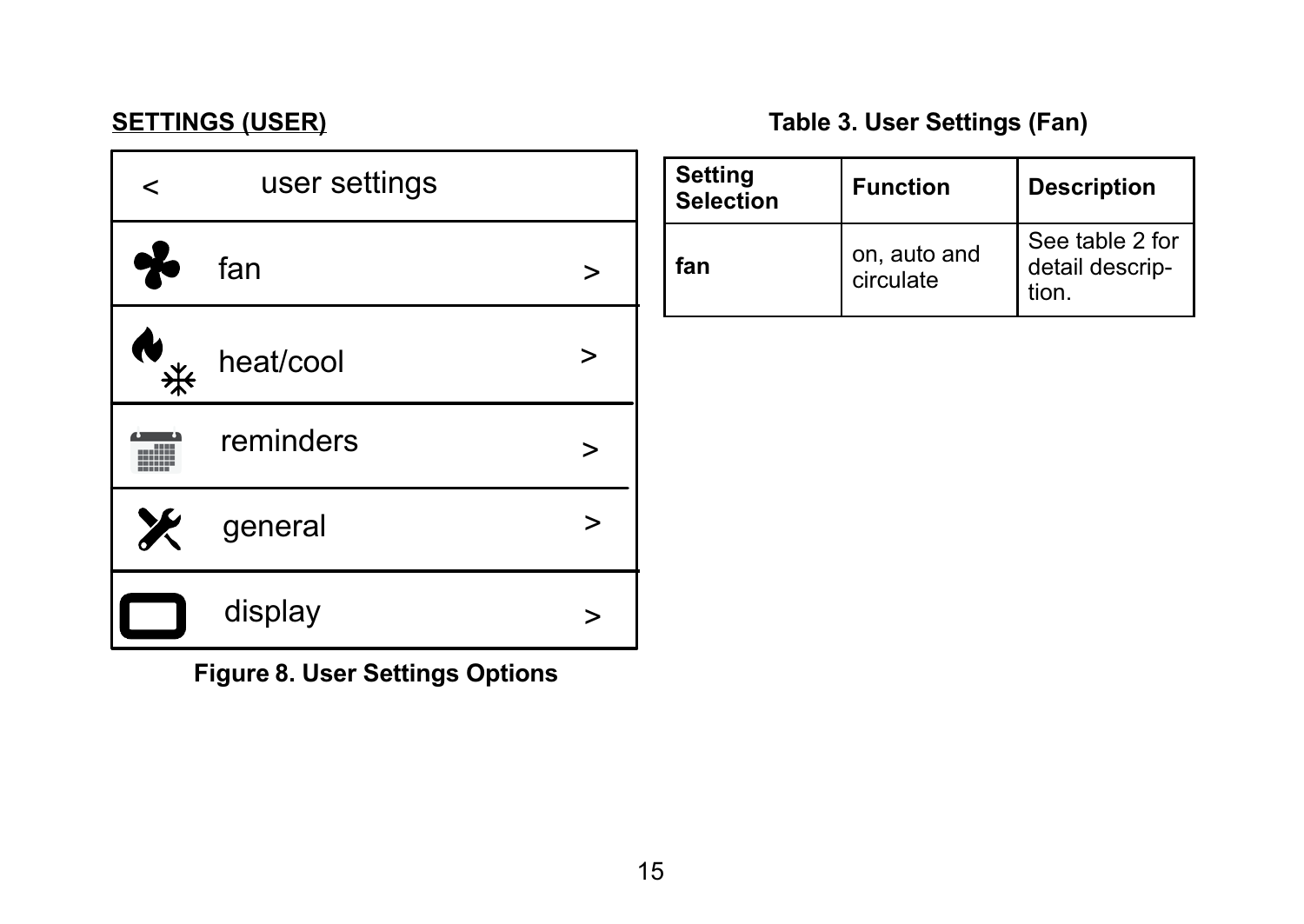# **Table 4. User Settings (Heat/Cool or Cool Only)**

<span id="page-15-0"></span>

| <b>Setting Selection</b>                                                                   | <b>Function</b>                                                                                                                                                                              | <b>Description</b>                                                                                                                 |  |
|--------------------------------------------------------------------------------------------|----------------------------------------------------------------------------------------------------------------------------------------------------------------------------------------------|------------------------------------------------------------------------------------------------------------------------------------|--|
| heat / cool (gas or electric heat-<br>ing is selected)                                     | normal                                                                                                                                                                                       | Heats home to desired tempera-<br>ture setting. Options are on or<br>off.                                                          |  |
|                                                                                            | setpoint range                                                                                                                                                                               | Heating limits with a default of<br>90°F. Range is 45°F to 90°F<br>Cooling limits with a default of<br>45°F. Range is 45°F to 99°F |  |
| cool only (option only appears<br>if no heating equipment is avail-<br>able or configured) | setpoint range                                                                                                                                                                               | Cooling limits with a default of<br>45°F. Range is 45°F to 99°F                                                                    |  |
|                                                                                            | Select reminders. The reminder setting screen will appear and a list<br>all of the predefined reminders plus the two custom reminders at the<br>end of the list                              |                                                                                                                                    |  |
| reminders                                                                                  | <b>NOTE:</b> Your installer will need to change the name of the two available<br>custom reminders.                                                                                           |                                                                                                                                    |  |
|                                                                                            | Select the desired reminder to set a date. By default all reminders are<br>set to disabled. Press disable for a specific reminder to choose from<br>3mon, 6mon, 12mon, 24mon or custom date. |                                                                                                                                    |  |
|                                                                                            | When finished, press < to return to previous menu.                                                                                                                                           |                                                                                                                                    |  |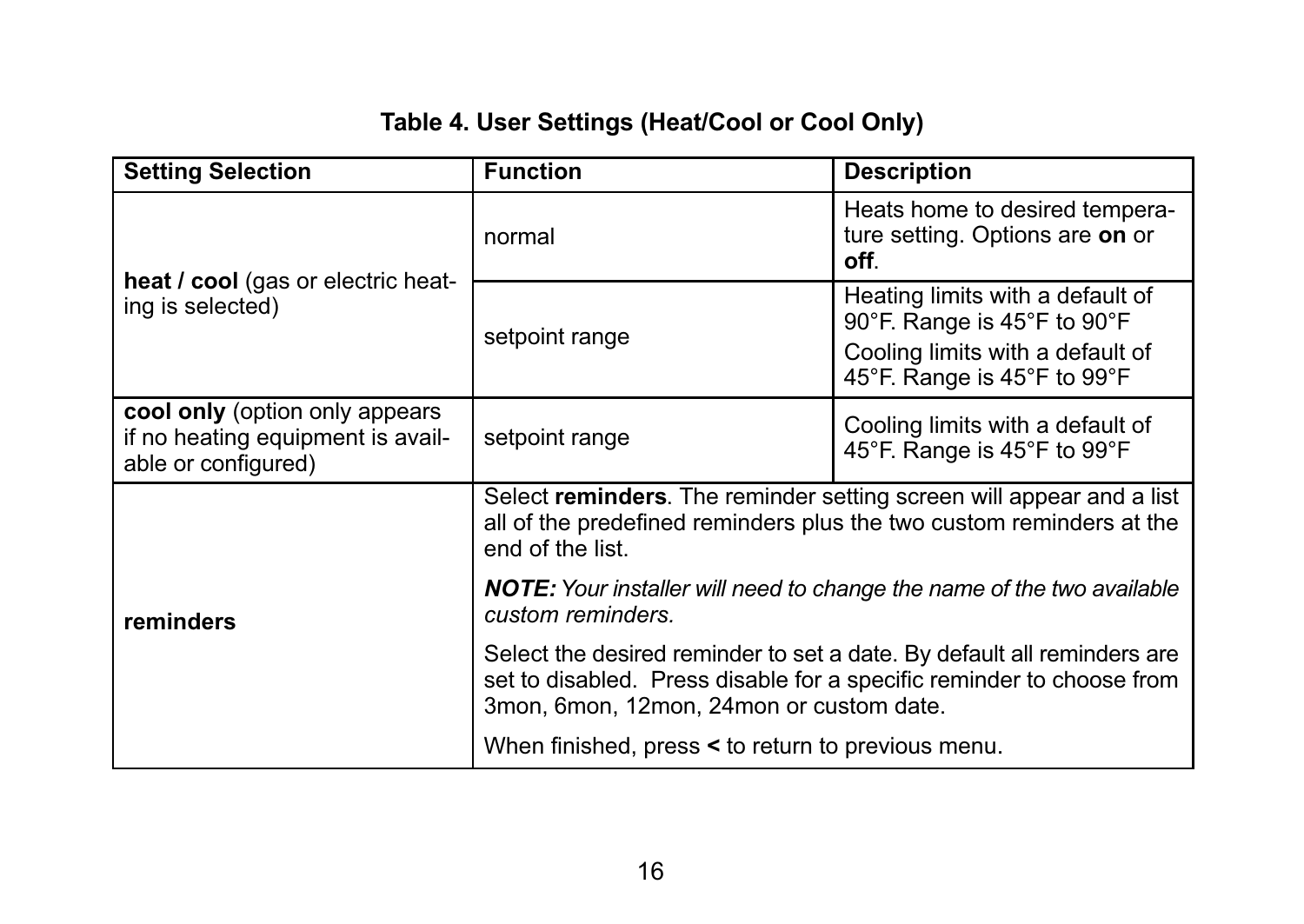<span id="page-16-0"></span>

| <b>Setting Selection</b>                                  | <b>Function</b> | <b>Description</b>                                                                                                                                                                                                                |
|-----------------------------------------------------------|-----------------|-----------------------------------------------------------------------------------------------------------------------------------------------------------------------------------------------------------------------------------|
|                                                           | about           | Displays information concerning thermostat<br>model number, serial number, hardware and<br>software revisions.                                                                                                                    |
|                                                           | screen lock     | Setting options are unlocked, partially, and<br>locked.                                                                                                                                                                           |
| general - provides                                        |                 | To set <b>partially</b> lock, create a three digit code.<br>Partially lock restricts access to the menu.                                                                                                                          |
| information about<br>the thermostat and                   |                 | To set <b>locked</b> , create a three digit code. Lock<br>restricts access to anything on the screen.                                                                                                                             |
| settings for screen<br>lock, date & time<br>and language. |                 | NOTE: Partially Lock and Locked is set for one<br>instance only. Either would need to be set each<br>time it is desired to partially locked or locked the<br>screen. Master code is 864 in case user forget<br>their custom code. |
|                                                           | date & time     | Settings for 24-hour clock (military), daylight<br>savings, set time and date.                                                                                                                                                    |
|                                                           | language        | Languages available are English, Spanish,<br>Portuguese and French.                                                                                                                                                               |

# **Table 5. User Settings (General)**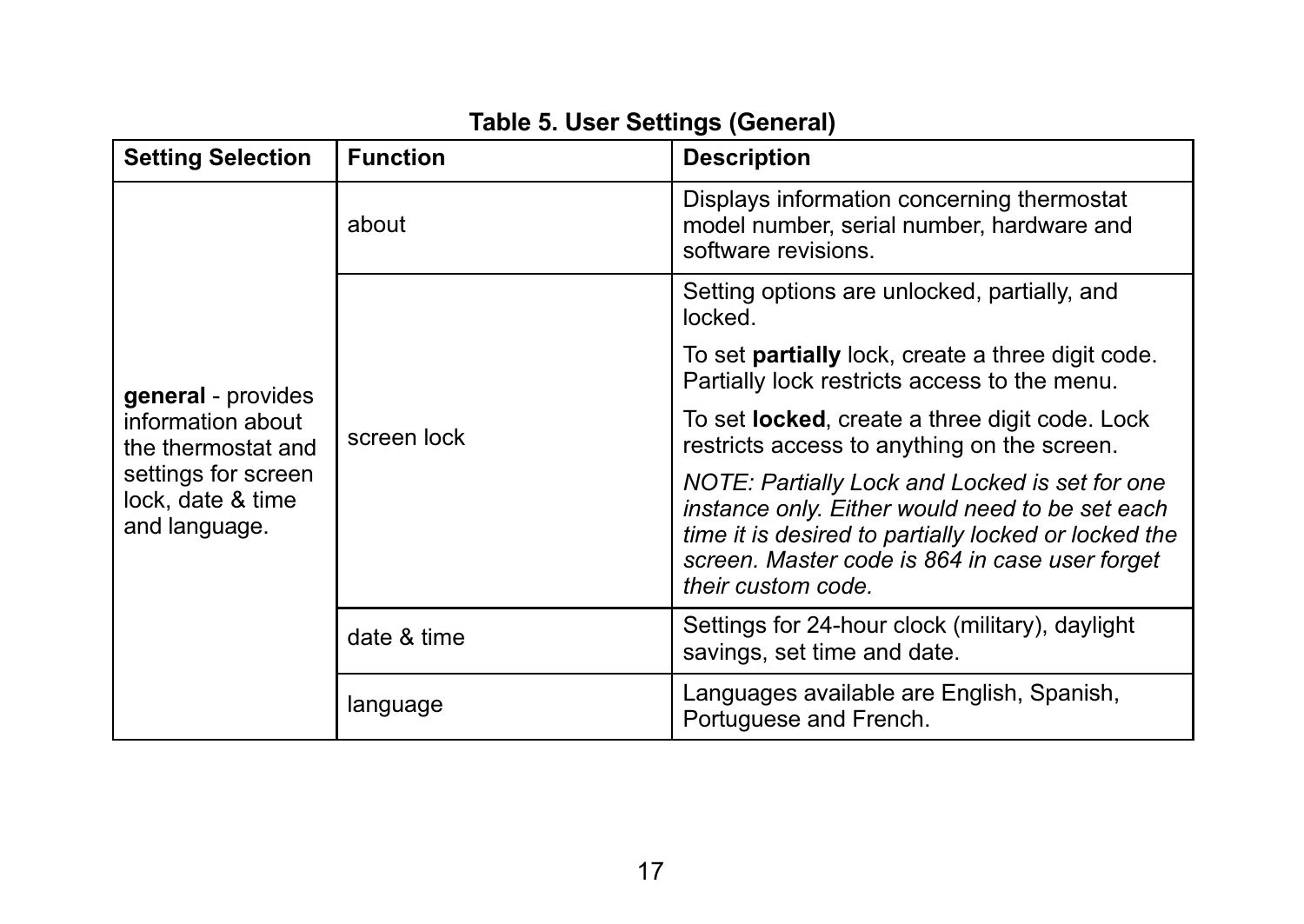# **Table 6. User Settings (Display)**

<span id="page-17-0"></span>

| <b>Setting Selection</b>                                                                          | <b>Function</b>   | <b>Description</b>                                                                                                                                                                                   |
|---------------------------------------------------------------------------------------------------|-------------------|------------------------------------------------------------------------------------------------------------------------------------------------------------------------------------------------------|
| display - Allows the user to<br>control some information that is<br>displayed on the home screen. | screen saver      | Options are enable and disable.<br>Default is enabled. When<br>enabled only the time and inside<br>temperature is displayed on the<br>screen. Touching the screen will<br>restore all other details. |
|                                                                                                   |                   | The <b>backlight</b> setting is also on<br>the same screen. Options are<br>continuous on or energy save.<br>Default is continuous on.                                                                |
|                                                                                                   | screen brightness | A horizontal adjustment bar is<br>provided to move from minimum<br>to maximum brightness.                                                                                                            |
|                                                                                                   | temperature scale | °F for Fahrenheit or C° for<br>Celsius.                                                                                                                                                              |
|                                                                                                   | clean screen      | This will disable the touchscreen<br>for 30 seconds.                                                                                                                                                 |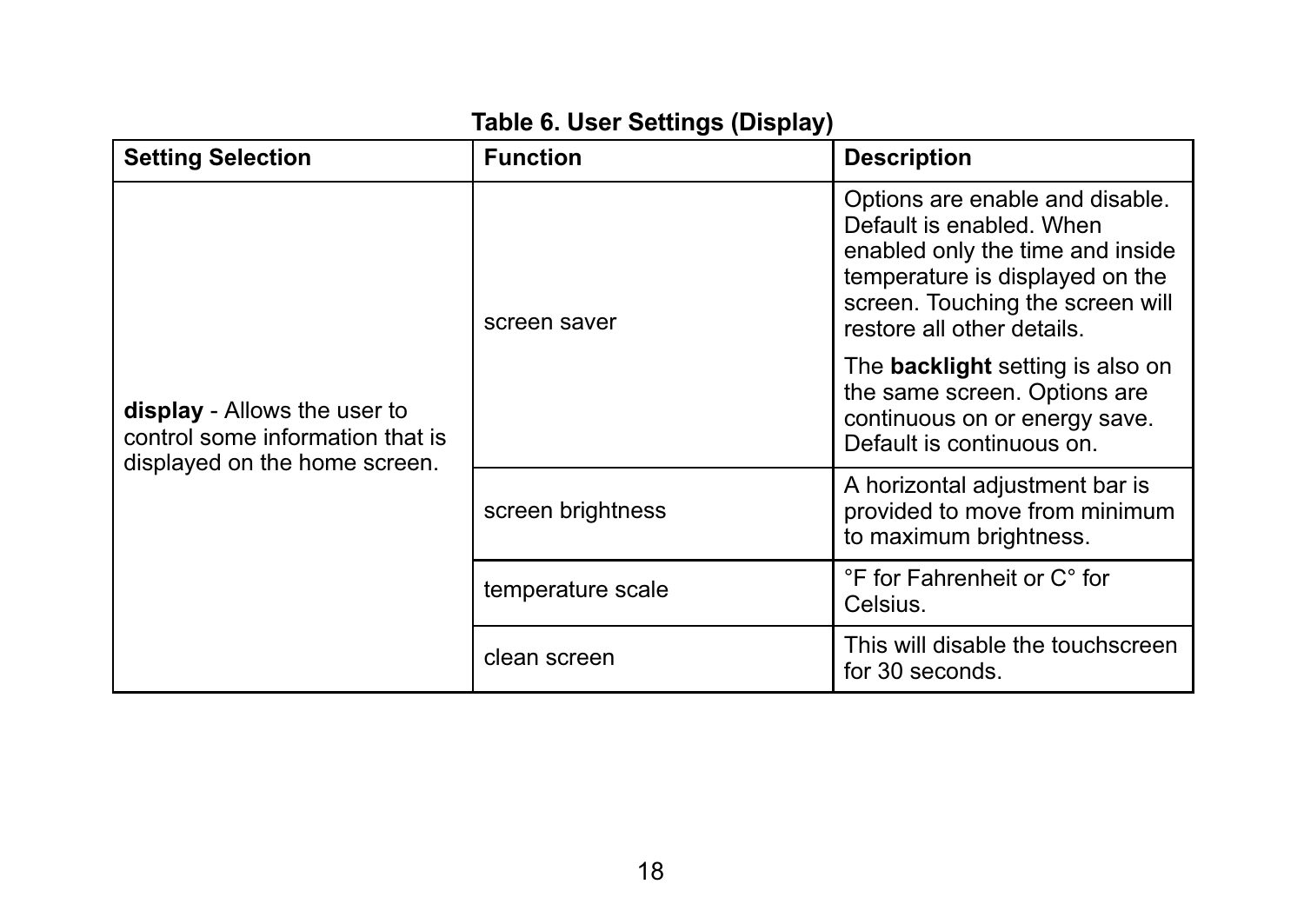| <b>INDEX</b>                                   | F                                            |
|------------------------------------------------|----------------------------------------------|
| A                                              | Fan Operation, 10                            |
| About, 17                                      | Features, 2<br>G                             |
| Away, 6                                        | General Settings, 17                         |
| в                                              | н                                            |
| Backlight, 18<br>С                             | Heat-To, 7<br>Home Screen, 5                 |
| Clean Screen, 18<br>Cool-To, 7                 | Language Selection, 17<br>М                  |
| Critical Notifications, 12                     | Master Unlock Code, 17                       |
| D                                              | Menu, 6, 11<br>N                             |
| Date and Time, 17<br>Display Settings, 18<br>Е | Normal Setting, 16<br>Notifications, 12<br>Ω |
| Edit Schedules, 13                             | Operating Modes, 6, 10                       |